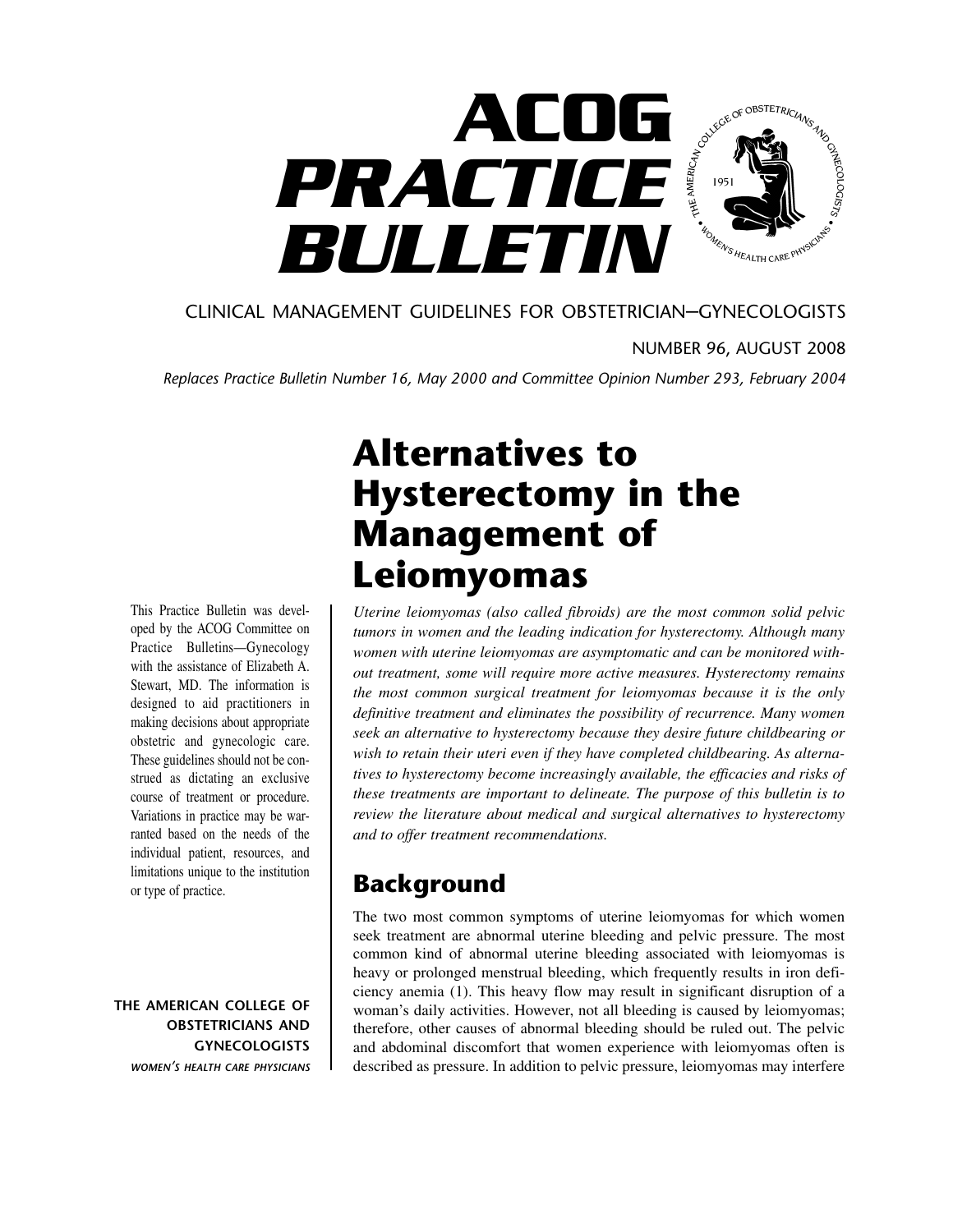with adjacent structures, leading to dyspareunia and difficulty with urination or defecation.

Uterine leiomyomas are very common, with some studies reporting leiomyomas in 70% of white women and more than 80% of black women by age 50 years (2). Leiomyomas can vary greatly in size and may be present in subserosal, submucosal, intramural, pedunculated, or combined locations. Symptoms and treatment options are affected by the size, number, and location of the leiomyomas. The lack of a simple, inexpensive, and safe long-term medical treatment means that most symptomatic leiomyomas are still managed surgically.

# *Alternatives to Hysterectomy*

In choosing an alternative to hysterectomy, both safety and efficacy need to be considered for each treatment. It must be recognized that all alternatives to hysterectomy allow the possibility for new leiomyomas to form, and preexisting small or undetected leiomyomas may exhibit significant growth, necessitating another treatment. The risk of recurrence must be balanced against the potential benefits of uterine-sparing procedures, such as decreased rates of morbidity and continued fertility. However, procedural complications may rarely lead to an unanticipated hysterectomy.

# *Medication*

#### **Contraceptive Steroids and Nonsteroidal Antiinflammatory Drugs**

Contraceptive steroids (estrogen and progestin combinations and progestin alone) are widely used for the control of abnormalities of menstruation. These agents often are first-line therapy for control of abnormal bleeding and painful menstruation in women with and without leiomyomas. However, evidence-based reviews suggest that current medical therapies tend to give only short-term relief, and the crossover rate to surgical therapies is high (3).

Data are limited about the effects of estrogen and progestin treatment of leiomyomas. Estrogen and progestin treatment, usually with oral contraceptives, may control bleeding symptoms without stimulating further leiomyoma growth. However, studies of progestin therapy have demonstrated mixed results. Although several small studies have shown a decrease in leiomyoma size during progestin therapy (4, 5), other studies using progestin therapy alone or in conjunction with a gonadotropin-releasing hormone (GnRH) agonist identify an increase in leiomyoma volume or uterine volume during therapy (6–10). Therefore, when contraceptive steroid therapy is initiated, close monitoring of both leiomyoma and uterine size is recommended. Epidemiologic studies also suggest that both combined oral contraceptives and progestin-only contraceptives also may decrease the risk of developing clinically significant leiomyomas (11, 12). Nonsteroidal antiinflammatory drugs are effective in reducing dysmenorrhea, but there are no studies that document improvement in women with dysmenorrhea caused by leiomyomas.

The levonorgestrel intrauterine system leads to minimal systemic effects, and the localized endometrial effect is beneficial for treatment of menorrhagia (3). Small studies suggest that the levonorgestrel intrauterine system may be effective for treatment of heavy uterine bleeding in women with leiomyomas (13). However, these women may have a higher rate of expulsion and vaginal spotting.

#### **Gonadotropin-Releasing Hormone Agonists**

Gonadotropin-releasing hormone agonists lead to amenorrhea in most women and provide a 35–65% reduction in leiomyoma volume within 3 months of treatment (14). The GnRH agonist leuprolide acetate is approved by the U.S. Food and Drug Administration (FDA) for preoperative therapy in women with anemia in conjunction with supplemental iron, and it is most useful in women with large leiomyomas. The effects of GnRH agonists are temporary, with gradual recurrent growth of leiomyomas to previous size within several months after cessation of treatment. In addition, the significant symptoms of pseudomenopause and adverse impact of the induced hypoestrogenism on bone density limit their suggested use to no more than 6 months without hormonal addback therapy.

If treatment is continued for more than 6 months, low-dose steroidal add-back therapy should be considered to minimize continued bone loss and vasomotor symptoms. Whereas contraceptive steroid add-back therapy can be used for some diseases, for leiomyomas only low-dose preparations, equivalent to menopausal hormonal therapy, have been studied. It also appears that using a sequential regimen, in which a GnRH agonist is first used to achieve down regulation to which steroids are added after 1–3 months of therapy, gives maximal results. However, the addition of progestin add-back therapy results in an increase in mean uterine volume to 95% of baseline within 24 months (9).

#### **Aromatase Inhibitors**

Aromatase inhibitors block ovarian and peripheral estrogen production and decrease estradiol levels after 1 day of treatment (15). Based on their mechanism of action, these agents may have fewer side effects than GnRH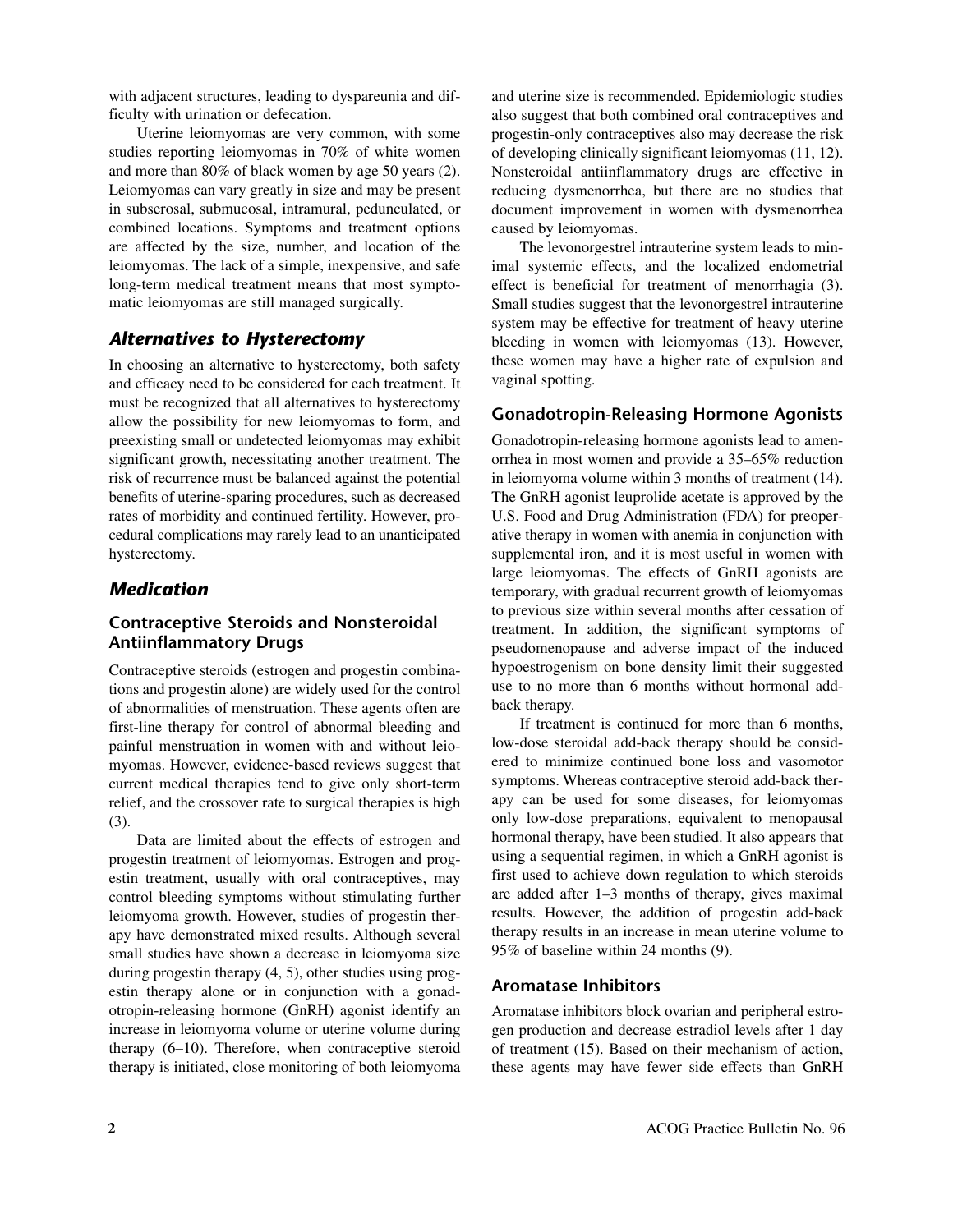analogues, with the benefit of a rapid effect. Several small studies and case reports have identified reductions in leiomyoma size and symptoms with the use of aromatase inhibitors (16–18). Overall, little data exist about the use of aromatase inhibitors to treat uterine leiomyomas, and further research is necessary to elucidate their clinical use. These medications are not FDA approved for the treatment of leiomyomas.

#### **Progesterone Modulators**

Antiprogesterone agents act at the level of the progesterone receptors found in high concentration in leiomyomatous uteri (19, 20). Mifepristone is the most extensively studied progesterone-modulating compound; recent studies have shown its usefulness in controlling leiomyoma symptoms (21, 22). Several studies of highdose mifepristone have reported a reduction of leiomyoma volume of 26–74% (23, 24). This reduction is comparable to those achieved through the use of analogues, and leiomyomas appear to have a slower rate of recurrent growth after cessation of mifepristone treatment (23). Amenorrhea also is a common result of mifepristone use, with rates up to 90%, coupled with stable bone mineral density and improvements in pelvic pressure (21, 23).

Potential side effects of mifepristone include endometrial hyperplasia without atypia (14–28%) and transient elevations in transaminase levels (4%) necessitating liver-function monitoring (23, 25). In addition, mifepristone requires a compounding pharmacy to produce clinically relevant doses and, thus, has limited availability. Significantly lower doses may be effective without increasing the risk of atypical hyperplasia (21, 22). Antiprogesterone agents may have a short-term role in the preoperative management of leiomyomas, but further study is needed.

#### *Myomectomy*

For women who desire uterine preservation, myomectomy may be an option. The goal of a myomectomy procedure is to remove the visible and accessible leiomyomas and then reconstruct the uterus. Traditionally, most myomectomies have been performed by laparotomy; however, endoscopic options increasingly are being used.

#### **Abdominal Myomectomy**

Although early studies suggested that the rate of morbidity associated with myomectomy was increased compared with hysterectomy, subsequent research suggests that the risks of the two procedures are similar (26–28). Clinical experience and pooled results of numerous small studies suggest that abdominal myomectomy significantly improves menorrhagia symptoms (overall 81% resolution; range 40–93%), with similar results for resolution of pelvic pressure (29). Therefore, abdominal myomectomy is a safe and effective option for treatment of women with symptomatic leiomyomas.

However, women choosing myomectomy face the risk of recurrence of leiomyomas. A number of studies have examined the use of ultrasonography to assess the recurrence risk of leiomyomas after abdominal myomectomy, but the accuracy of the estimate depends on the sensitivity of the measuring instrument (10, 30–32). Studies have indicated that women who experience childbirth after a myomectomy appear to have a decreased recurrence risk (30, 31). There have been conflicting reports over whether the preoperative use of GnRH agonists affects recurrence risk (10, 32).

The clinically relevant endpoint is whether a second surgical procedure is needed after conservative surgery. In a relatively large series (125 patients monitored at least 5 years and up to 23 years), there was evidence that recurrence depended on the number of leiomyomas present. Of those women who had a single leiomyoma, 27% had recurrent tumors and 11% required hysterectomy. Of those women who had multiple leiomyomas, 59% experienced recurrent tumors. Of the women in the multiple leiomyoma group, 26% required repeat myomectomy, hysterectomy, or both procedures (33).

Another risk of myomectomy is the possibility of undergoing an unexpected hysterectomy because of intraoperative complications. This risk appears to be low (less than 1%) even when uterine size is substantial (28, 34–37). Blood loss and the risk of transfusion may be increased in women with larger uteri (28, 37).

#### **Laparoscopic Myomectomy**

Endoscopic myomectomy is a treatment option for some women (38). Laparoscopic myomectomy minimizes the size of the abdominal incision, resulting in a quicker postoperative recovery. Because of the complex nature of laparoscopic dissection and suturing, special surgical expertise typically is required.

There are a number of case series of laparoscopic myomectomies, the largest reporting on more than 2,000 patients over a 6-year period (39). These cohorts report overall complication rates between 8% and 11%, with subsequent pregnancy rates between 57% and 69% (39, 40).

Two randomized controlled trials including a total of 284 patients have compared laparoscopic myomectomy with a minilaparotomy myomectomy (41, 42). The first trial demonstrated shorter operating room duration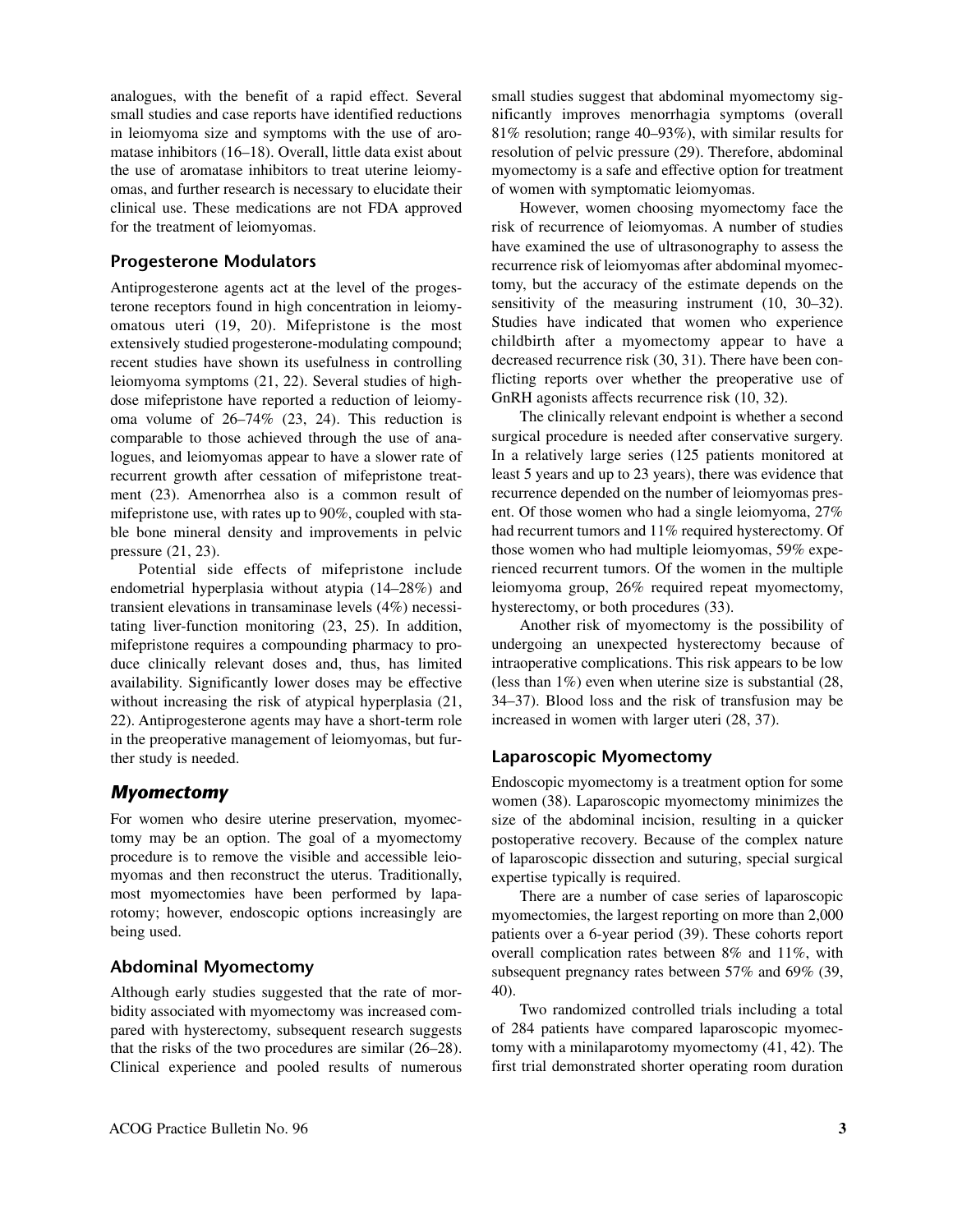for minilaparotomy. Laparoscopic myomectomy resulted in less blood loss, reduced length of postoperative ileus, a shorter time to hospital discharge, reduced analgesic requirements, and a more rapid recuperation (41). A second trial compared minilaparotomic myomectomy and laparoscopic myomectomy in patients with unexplained infertility and concluded that both techniques improve reproductive outcomes to a similar degree (42).

Recommendations differ regarding cases amenable to a laparoscopic approach. Previous recommendations have suggested avoiding laparoscopy for leiomyomas larger than 5–8 cm, multiple leiomyomas, or the presence of deep intramural leiomyomas (43, 44). A prospective study compared laparoscopic myomectomy for the management of leiomyomas greater than 80 g with laparoscopic myomectomy in those smaller than 80 g. Operative time (121 minutes versus 79 minutes) and estimated blood loss (346 mL versus 123 mL) were significantly greater in the group with the larger uterine leiomyomas. However, no difference was seen in length of stay or overall complication rates (45).

A large retrospective series of 512 patients reported a leiomyoma recurrence rate of 11.7% after 1 year and up to 84.4% after 8 years, but a reoperation rate for recurrence of 6.7% at 5 years and 16% at 8 years (46). A case series described a 33% recurrence risk at 27 months (47). Successful outcomes from laparoscopic myomectomy have been reported primarily by surgeons with expertise and advanced laparoscopic skills, including laparoscopic myomectomy, and may not be generalizable to surgeons with less laparoscopic experience.

Robot-assisted laparoscopic surgery also has been used to perform myomectomy (48). It may have the advantage of improved optics, including a three-dimensional view, and enhanced surgeon dexterity. Disadvantages with robot-assisted surgery in general include diminished haptic (tactile) sensation, additional operating room time, and increased cost. Further studies, including randomized clinical trials, are needed to better determine clinical outcomes and cost-effectiveness.

#### **Hysteroscopic Myomectomy**

Hysteroscopic myomectomy is an accepted method for the management of abnormal uterine bleeding caused by submucous leiomyomas. Submucosal leiomyomas are estimated to be the cause of 5–10% of cases of abnormal uterine bleeding, pain, and subfertility and infertility (4). Submucous leiomyomas are classified based on the amount of leiomyoma within the uterine cavity, with type 0 leiomyomas completely intracavitary, type I leiomyomas less than 50% intramural, and type II leiomyomas more than 50% intramural (49). This classification has been shown to be predictive of the likelihood of complete surgical resection, which is the most predictive indicator of surgical success. Uterine size and the number of leiomyomas also have been shown to be independent prognostic variables for recurrence (50).

Studies have shown successful removal of the leiomyoma at the initial hysteroscopy at a rate of 65–100%, with most ranging from 85–95% (51). Subsequent surgery is needed in approximately 5–15% of cases, and most of these cases involve a second hysteroscopic procedure. As with abdominal leiomyomectomy, the effectiveness of the procedure decreases over time. One study of 274 procedures, with follow-up of more than 5 years, reported a success rate of 94.6% at 1 year, which decreased to 76.3% at 5 years (52).

Leiomyoma classification is an important predictor of the ability to achieve complete resection, although there have been some reports of success with type II leiomyomas. One retrospective study of 235 patients reported a 95% rate of complete leiomyoma resection in a population that included 70% type II leiomyomas. The 3-year success rate was reported as 97%; however, 36% underwent concomitant endometrial ablation (52).

The reported complication rate for hysteroscopic myomectomy ranges between 1% and 12%, with rates of 1–5% reported in most studies (51). Potential surgical complications include fluid overload with secondary hyponatremia, pulmonary edema, cerebral edema, intraoperative and postoperative bleeding, uterine perforation, gas embolism, and infection.

#### *Uterine Artery Embolization*

Uterine artery embolization for the treatment of leiomyoma, performed primarily by interventional radiologists, is a procedure in which the uterine arteries are embolized via a transcutaneous femoral artery approach, resulting in uterine leiomyoma devascularization and involution. The uterine arteries are embolized using polyvinyl alcohol particles of trisacryl gelatin microspheres. Supplemental metal coils also may be used to assist with vascular occlusion.

A large multicenter study of more than 500 patients undergoing uterine artery embolization reported favorable 3-month outcomes for dominant leiomyoma volume reduction (42%) and decreased median leiomyoma lifeimpact scores, mean menstrual duration, dysmenorrhea, and urinary frequency or urgency (53). The Uterine Artery Embolization in the Treatment of Symptomatic Uterine Fibroid Tumors (EMMY) randomized trial compared uterine artery embolization to total abdominal hysterectomy. In this trial, patients undergoing uterine artery embolization had significantly less pain during the first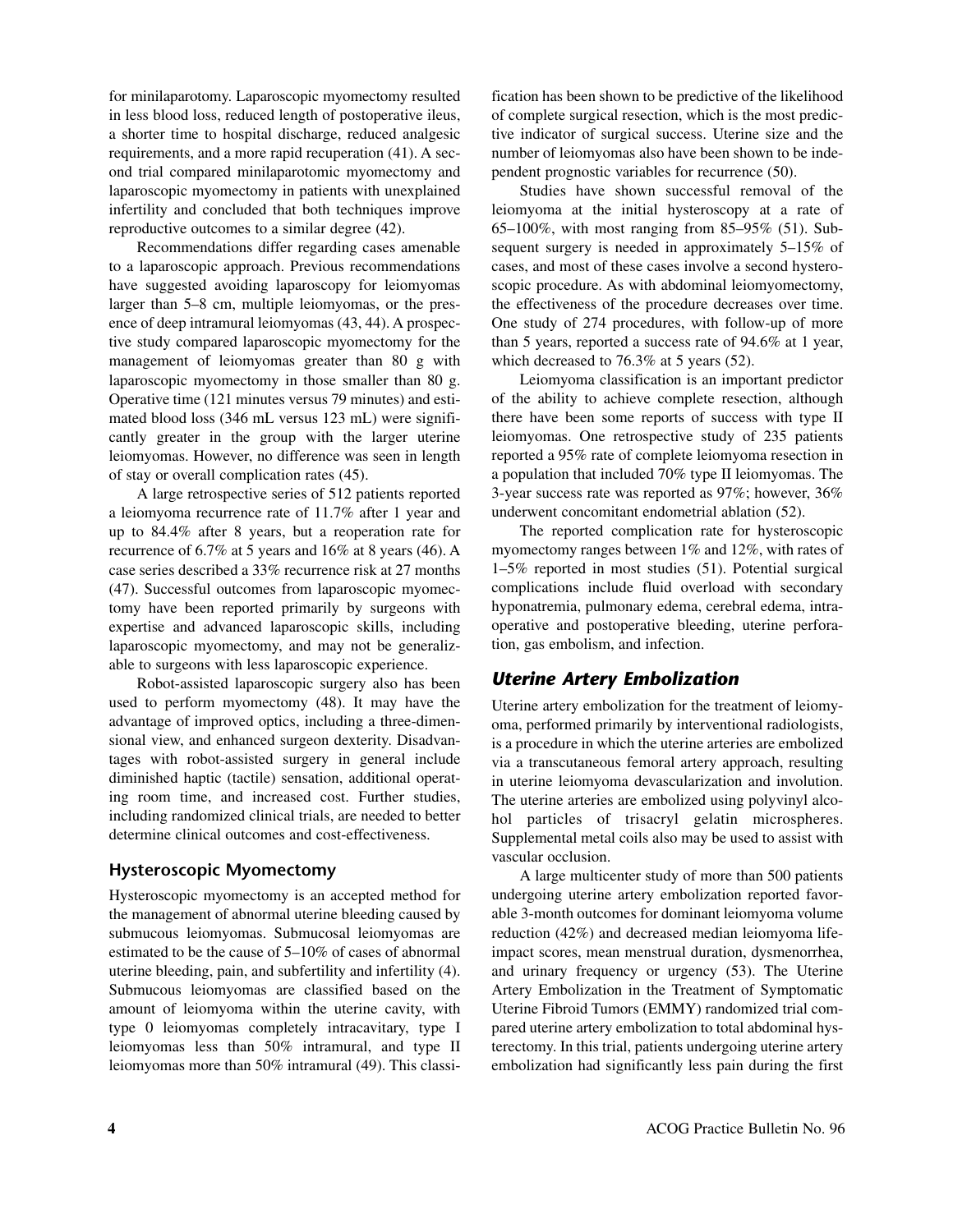24 hours postoperatively and returned to work sooner (28.1 versus 63.4 days) than patients who underwent hysterectomy (54). The rates of major complications were similar, 4.9% for uterine artery embolization and 2.7% for hysterectomy. Minor complications, such as vaginal discharge, leiomyoma expulsion, and hematoma were higher in the group that had uterine artery embolization compared with those that had hysterectomy (58% versus 40%) as well as higher readmission rates for those undergoing uterine artery embolization  $(11.1\%$  versus 0%) (55). Similar clinical findings were reported in a multicenter trial of uterine artery embolization versus myomectomy (56). Analysis of three randomized clinical trials comparing uterine artery embolization with myomectomy and hysterectomy confirmed that the uterine artery embolization resulted in shorter hospital stay, quicker return to activities, and a higher minor complication rate after discharge (57). The overall complication rates for uterine artery embolization have been reported to be approximately 5% (58).

Long-term outcomes have been reported in several studies. One case–control study comparing uterine artery embolization with myomectomy reported a higher reoperation rate of 29% in the uterine artery embolization group (15 of 51) compared with 3% (1 of 30) in the myomectomy group (59). However, when subjective variables, such as symptom worsening and patient dissatisfaction, were considered, 39% (20 of 51) in the uterine artery embolization group were considered clinical failures, compared with 30% (9 of 30) in the myomectomy group. In 5-year follow-up results of 200 patients treated with uterine artery embolization, a 20% reoperation rate (hysterectomy 13.7%, myomectomy 4.4%, repeat embolization 1.6%) and failure to control symptoms in 25% were documented (60). Another trial reported a reintervention rate of 6% in the myomectomy group, compared with a rate of 33% for those undergoing uterine artery embolization (61). Based on long- and short-term outcomes, uterine artery embolization is a safe and effective option for appropriately selected women who wish to retain their uteri. Women who wish to undergo uterine artery embolization should have a thorough evaluation with an obstetrician–gynecologist to help facilitate optimal collaboration with the interventional radiologists and to ensure the appropriateness of therapy, taking into account the reproductive wishes of the patient.

# *Magnetic Resonance Imaging-Guided Focused Ultrasound Surgery*

In 2004, the FDA granted approval for the use of a magnetic resonance imaging (MRI)-guided system for the localization and treatment of uterine leiomyomas with focused ultrasound therapy. This noninvasive approach uses high-intensity ultrasound waves directed into a focal volume of a leiomyoma. The ultrasound energy penetrates soft tissue and produces well-defined regions of protein denaturation, irreversible cell damage, and coagulative necrosis.

Outcomes of 109 patients undergoing MRI-guided focused ultrasound surgery were reported at 6 months and 12 months (62, 63). Although only modest uterine volume reductions were noted (13.5% at 6 months and 9.4% at 12 months, using intention to treat analysis), 71% of patients reported symptom reduction at 6 months. At 12 months, 51% had symptom reduction. Adverse events included heavy menses, requiring transfusion (5); persistent pain and bleeding (1); hospitalization for nausea (1); and leg and buttock pain caused by sonification of the sciatic nerve in the far field (1), which eventually resolved. Case series suggest that improvement in symptoms at 12 months and 24 months is related to the thoroughness of treatment and that adverse events decrease with increasing experience (64–66). Whereas short-term studies show safety and efficacy, long-term studies are needed to discern whether the minimally invasive advantage of MRI-guided focused ultrasound surgery will lead to durable results beyond 24 months. Protocols for treating larger leiomyoma volumes are being studied.

# **Clinical Considerations and Recommendations**

*In women with leiomyomas who are candidates for surgery, does the use of adjunctive medical treatment result in better outcomes?*

# *Preoperative Adjuvants*

Gonadotropin-releasing hormone agonists have been used widely for preoperative treatment of uterine leiomyomas, both for myomectomy and hysterectomy. They may be beneficial when a significant reduction in uterine volume could change the surgical approach, such as allowing a transverse incision, an endoscopic procedure, or a vaginal hysterectomy.

By inducing amenorrhea, GnRH agonists have been shown to improve hematologic parameters, shorten hospital stay, and decrease blood loss, operating time, and postoperative pain when given for 2–3 months preoperatively (67–69). However, no study has shown a significant decrease in transfusion risk or improvement in quality of life, and the cost of these medications is substantial. Therefore, the benefits of preoperative use of GnRH agonists should be weighed against their cost and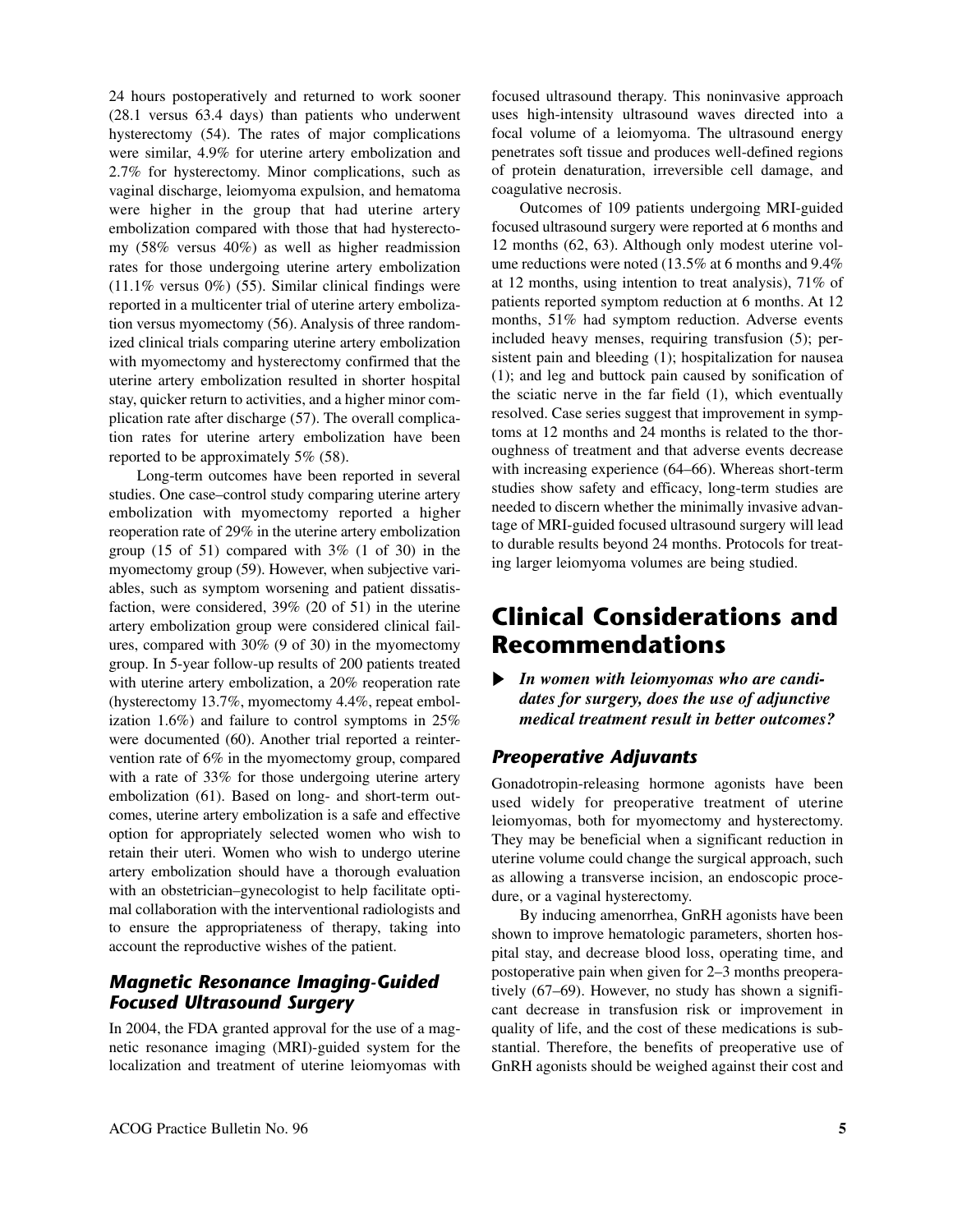side effects for individual patients. It also is worth noting that in a study that achieved hematologic improvement with GnRH agonist treatment in 74% of women, there was a 46% improvement rate in the placebo group with iron supplementation alone (68). One surgical disadvantage to preoperative GnRH agonist therapy is that it may make the leiomyomas softer and the surgical planes less distinct. Although many studies find the operative time equivalent for laparotomies, one study of laparoscopic myomectomies found that overall operating time decreased after GnRH agonist treatment. However, in the subgroup in which the largest leiomyoma was hypoechoic, operative time was longer because of the difficulty in dissection (69).

Gonadotropin-releasing hormone antagonists are now available and have the advantage of not inducing an initial steroidal flare as seen with GnRH agonists. The rapid effect of the antagonist allows a shorter duration of side effects with presurgical treatment. The antagonist has been shown to reduce leiomyoma volume by 25–40% in 19 days, thereby allowing surgery to be scheduled sooner (70). As with the agonist, the reduction of leiomyoma and uterine volumes are transient. Although GnRH antagonists are not currently FDA approved for preoperative treatment of leiomyomas, they may be beneficial.

### *Intraoperative Adjuvants*

Several studies suggest that the infiltration of vasopressin into the myometrium decreases blood loss at the time of myomectomy. A study of 20 patients demonstrated that vasopressin significantly decreased blood loss compared with saline injection in a randomized myomectomy study (71). Two studies compared the use of physical vascular compression, primarily a tourniquet around the lower uterine segment, with pharmacologic vasoconstriction (vasopressin administration). In one study that used a Penrose drain tourniquet and vascular clamps, there was no significant difference between the two techniques (37). The other study, which compared the use of a Foley catheter tourniquet with vasopressin administration, found significantly greater blood loss in the tourniquet group (72). There are no studies that compare tourniquet use with placebo. Additionally, one study demonstrated that injection of vasopressin into the cervix at the time of operative hysteroscopy decreased blood loss, fluid intravasation, and operative time (73).

### *In pregnant women who have undergone a myomectomy, does a planned cesarean delivery versus a trial of labor help prevent uterine rupture?*

A trial of labor is not recommended in patients at high risk of uterine rupture, including those with previous classical or T-shaped uterine incisions or extensive transfundal uterine surgery. Because myomectomy also can produce a transmural incision in the uterus, it often has been treated in an analogous way. There are no clinical trials that specifically address this issue; however, one study reports no uterine ruptures in 212 deliveries (83% vaginal) after myomectomy (74).

Pooled data from several case series of laparoscopic myomectomy involving more than 750 pregnancies identified one case of uterine rupture (39, 40, 75–77). Other case reports have described the occurrence of uterine rupture before and during labor (78–80), including rare case reports of uterine rupture remote from term after traditional abdominal myomectomy (81, 82). Most obstetricians allow women who underwent hysteroscopic myomectomy for type O or type I leiomyomas to go through labor and give birth vaginally; however, there are case reports of uterine rupture in women who experienced uterine perforation during hysteroscopy (83–85). It appears that the risk of uterine rupture in pregnancy after laparoscopic or hysteroscopic myomectomy is low. However, because of the serious nature of this complication, a high index of suspicion must be maintained when managing pregnancies after this procedure.

### *In women with leiomyomas who desire to become pregnant, does surgical removal of leiomyomas increase the pregnancy rate?*

As with any woman with asymptomatic leiomyomas, those who desire future fertility should be managed expectantly because they have no indication for surgery. For mildly symptomatic women, given the risk of recurrence, intervening as close to the desired pregnancy as practical is desirable. For symptomatic women, prior treatment history should be considered, as well as possible benefit of normalization of the endometrial cavity, the particular fertility consequences of each technique, and the risk of pregnancy complications with untreated leiomyomas.

The contribution of leiomyomas to infertility is difficult to assess because of the high prevalence of leiomyomas in the general population and because the incidence of leiomyomas increases with age, as does infertility. Furthermore, many women with uterine leiomyomas conceive and have uncomplicated pregnancies. Leiomyomas are present in approximately 5–10% of women with infertility and are the sole factor identified in 1–2.4% of women with infertility (29, 86, 87). However, leiomyomas should not be considered the cause of infertility, or significant component of infertility,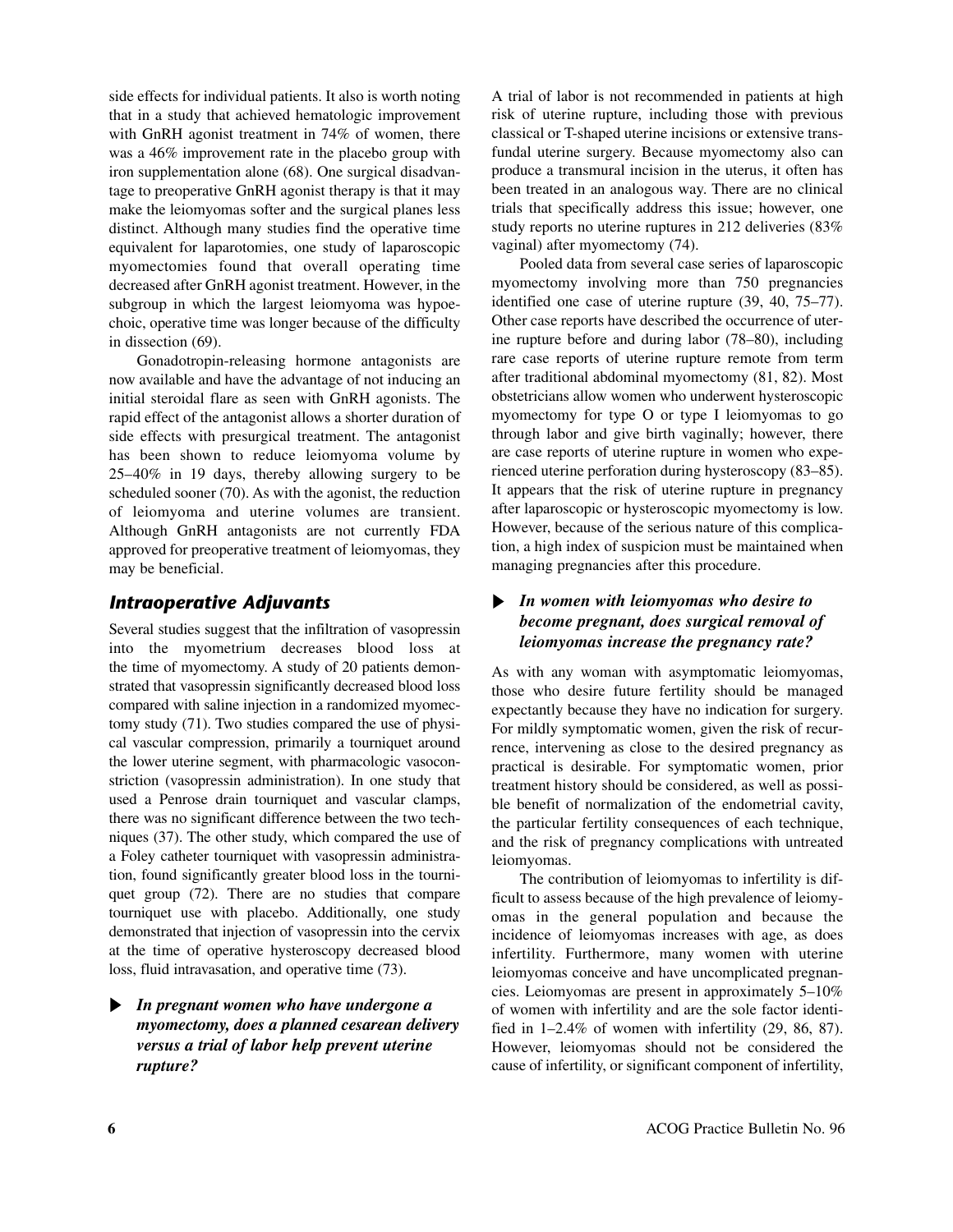without completing a basic fertility evaluation to assess the woman and her partner.

Intramural and submucosal leiomyomas can cause distortion of the uterine cavity or obstruction of the tubal ostia or cervical canal and, thus, may affect fertility or lead to pregnancy complications (88–90). When abdominal myomectomies have been performed on women with otherwise unexplained infertility, the subsequent pregnancy rates have been reported to be 40–60% after 1–2 years (29, 91–93). Studies of the effect of laparoscopic or hysteroscopic myomectomy on fertility have shown similar results (94–96). However, the use of additional fertility treatments may have contributed to these marked positive effects.

Several studies have investigated the effect of leiomyomas on reproductive outcomes after in vitro fertilization (IVF). In the setting of an abnormal, distorted uterine cavity caused by leiomyomas (submucosal or intramural), significantly lower IVF pregnancy rates were identified (90–98). In addition, after myomectomy was performed for submucosal leiomyomas, pregnancy rates markedly increased (90). Subserosal leiomyomas have not been shown to have an impact on reproductive outcomes (90). However, in the setting of a nondistorted uterine cavity, the impact of intramural leiomyomas on IVF outcomes remains unclear. Intramural, nondistorting leiomyomas may have a subtle impact on IVF outcomes (97), but there are no definitive data supporting routine prophylactic myomectomy before IVF for women with leiomyomas and normal uterine cavities (98). It should be noted that most studies included women with leiomyomas of 5 cm or less, and women with larger leiomyomas were often excluded from these studies (99). Therefore, although leiomyomas that distort the uterine cavity clearly affect reproductive outcomes, further data about leiomyoma size and reproductive outcomes are needed.

Some surgeons believe that a prophylactic myomectomy may be appropriate for select women with large leiomyomas who wish to preserve future fertility. With a skilled surgeon, the evidence demonstrates that the myomectomy complication rate is low even with substantial uterine size; thus, surgery may be reasonable (28, 30, 31, 34, 36). However, the high risk of recurrent leiomyomas makes this procedure a less effective treatment (30, 31). Additionally, myomectomy can lead to pelvic adhesive disease, which could cause tubal impairment or obstruction and, hence, infertility (100).

When assessing a woman with infertility and leiomyomas, targeted evaluation of the uterus and endometrial cavity to assess leiomyoma location, size, and number is indicated. The data suggest that before infertility treatment, surgical treatment for a distorted uterine cavity caused by leiomyomas is indicated. In

addition, myomectomy should be considered for a woman with uterine leiomyomas who has undergone several unsuccessful IVF cycles despite appropriate ovarian response and good quality embryos. There are potential adverse effects of nondistorting leiomyomas on IVF outcomes, although these effects are unconfirmed.

### *In women with leiomyomas planning future pregnancies, what is the impact on future fertility of uterine artery embolization and magnetic resonance imaging-guided focused ultrasonography?*

Successful pregnancies can occur following uterine artery embolization (101). Notably, early series demonstrated successful term pregnancies in women who would be expected to have a high rate of infertility (102). There are two issues of specific concern related to uterine artery embolization for women intending to become pregnant. The first is that there appears to be an agerelated risk of impairment of ovarian function, as demonstrated by amenorrhea (53). Originally, this risk was attributed only to the circumstances of misembolization, but an understanding of the collateral blood supply of the uterus suggests this can occur with technically correct uterine artery embolization. Although this risk is low in young women (3%), given the prevalence of decreased ovarian reserve as an infertility factor, longterm studies are necessary. A recent report of antimüllerian hormone in women participating in a randomized clinical trial of uterine artery embolization versus hysterectomy suggests that both procedures cause similar impairment of ovarian reserve (103).

There are case reports of pregnancy complications after uterine artery embolization, but this may represent publication bias. However, the most significant data come from the Ontario cohort that includes close followup (104). In this case series of 24 pregnancies occurring in women with prior uterine artery embolization, there was a 12% risk of placentation problems (two placenta previa and one placenta accreta), and all occurred in nulliparous patients who were otherwise unlikely to have this type of complication. Thus, because there is biologic plausibility of uterine artery embolization causing compromised endometrial perfusion resulting in abnormal placentation in women not otherwise at risk, this approach should be used with caution for women who are pursuing pregnancy. The effect of uterine artery embolization on pregnancy remains understudied.

Case reports of pregnancy with term delivery have been reported after MRI-guided focused ultrasonography (65, 105–107). However, larger experience is necessary before drawing conclusions.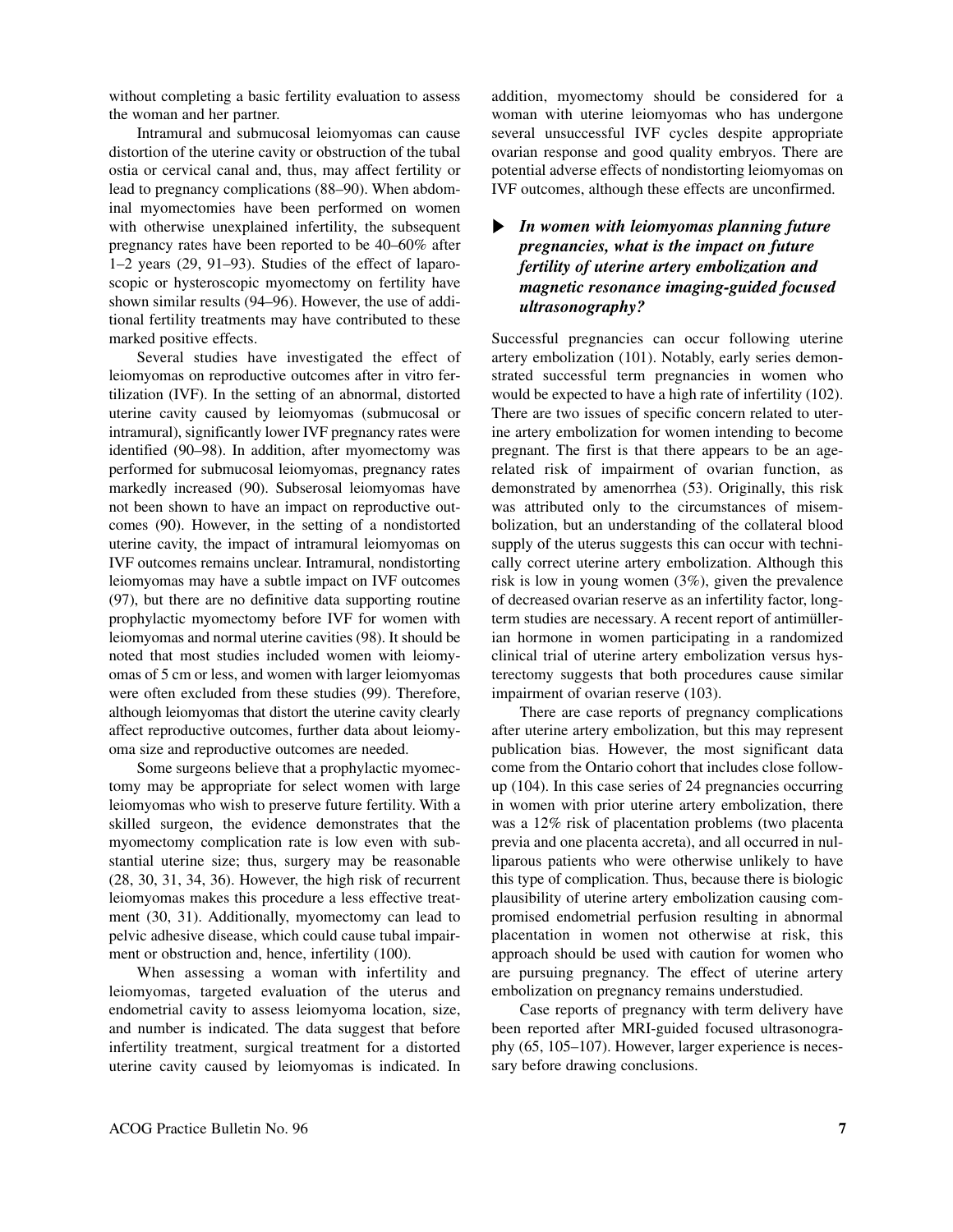#### *In menopausal women with leiomyomas, what is the effect of hormone therapy on leiomyoma growth, bleeding, and pain?*

For many years, health care providers have counseled patients that leiomyomas are a self-limiting problem that will resolve when a woman completes the transition to menopause. Because leiomyomas are responsive to estrogen, the hypoestrogenism of menopause results in uterine shrinkage for most women. However, for women electing hormone therapy, there is the possibility that symptoms associated with leiomyomas may persist into menopause.

There is some evidence that women with leiomyomas who take hormone therapy are more likely to have abnormal bleeding. In a study using hysteroscopy to evaluate women with abnormal bleeding who were taking hormone therapy (using women with no abnormal bleeding as controls), women with structural abnormalities of the cavity, including endometrial polyps and submucosal leiomyomas, had an increased likelihood of abnormal bleeding (108).

A small pilot study examined whether hormone therapy during menopause caused an increase in size of asymptomatic leiomyomas (109). This study showed a significant increase in leiomyoma dimension after 1 year of transdermal hormone therapy but no increase with oral conjugated estrogens. Hormone therapy may cause some modest increase in uterine leiomyoma size, but it does not appear to have an impact on clinical symptoms. Therefore, this treatment option should not be withheld from women who desire or need such therapy.

### *In asymptomatic women with leiomyomas, does expectant management produce a better outcome than surgical treatment in relation to long-term morbidity?*

Expectant management in an asymptomatic patient should be the norm, but in some instances an asymptomatic leiomyomatous uterus might require treatment. Historically, it has been argued that uterine size alone should be an indication for hysterectomy. The argument usually has been twofold. The first issue was that a large leiomyomatous uterus made assessment of the ovaries and early surveillance for ovarian cancer impossible. However, the National Institutes of Health and National Cancer Institute Consensus Conference acknowledged the futility of routine pelvic examinations in the identification of early ovarian cancer (110).

Second, the argument is made that, because of the increased rate of morbidity during surgery for a large uterus, surgery is a safer option when the uterus is smaller. Although some studies have shown increased rates of morbidity, others show no differences in perioperative complications (9, 27, 28, 111). This currently does not appear to be a cogent argument for intervention.

In rare circumstances, the uterus causes significant compression of the ureters that could lead to compromised renal function. A small retrospective review demonstrated ureteral dilation in 56% of patients with uterine size greater or equal to 12 weeks, but no dilation in patients with uterine size less than 12 weeks (112). However, in no studies have the effects of uterine size on renal function been evaluated.

If there is concern that the mass is not a leiomyoma but instead a sarcoma, further evaluation is warranted. Traditionally, the major clinical sign used to make this distinction was rapid growth in uterine size. However, in a study of 1,332 hysterectomy specimens for which the preoperative diagnosis was uterine leiomyomas, sarcomas were rare (2–3/1,000) and no more common in the subgroup of women who had experienced rapidly enlarging uterine size (113). The clinical diagnosis of rapidly growing leiomyomas should not be used as an indication for myomectomy or hysterectomy.

If a comparison is made between the prevalence of leiomyosarcomas discovered incidentally (1/2,000) and the mortality rate for hysterectomy for benign disease (1–1.6/1,000 for premenopausal women), the decision to proceed to hysterectomy to find potential sarcomas should be made cautiously (111). Other risk factors for sarcomas, including increasing age, a history of prior pelvic radiation, tamoxifen use, or having a rare genetic predisposition resulting in hereditary leiomyomatosis and renal cell carcinoma syndrome may influence this decision (114). Alternatively, both endometrial biopsy and MRI appear to be useful in diagnosing sarcomas and differentiating them from other intrauterine lesions (115–117).

In conclusion, there is insufficient evidence to support hysterectomy for asymptomatic leiomyomas solely to improve detection of adnexal masses, to prevent impairment of renal function, or to rule out malignancy.

# **Summary of Recommendations**

*The following recommendations and conclusions are based on good and consistent scientific evidence (Level A):*

Abdominal myomectomy is a safe and effective alternative to hysterectomy for treatment of women with symptomatic leiomyomas.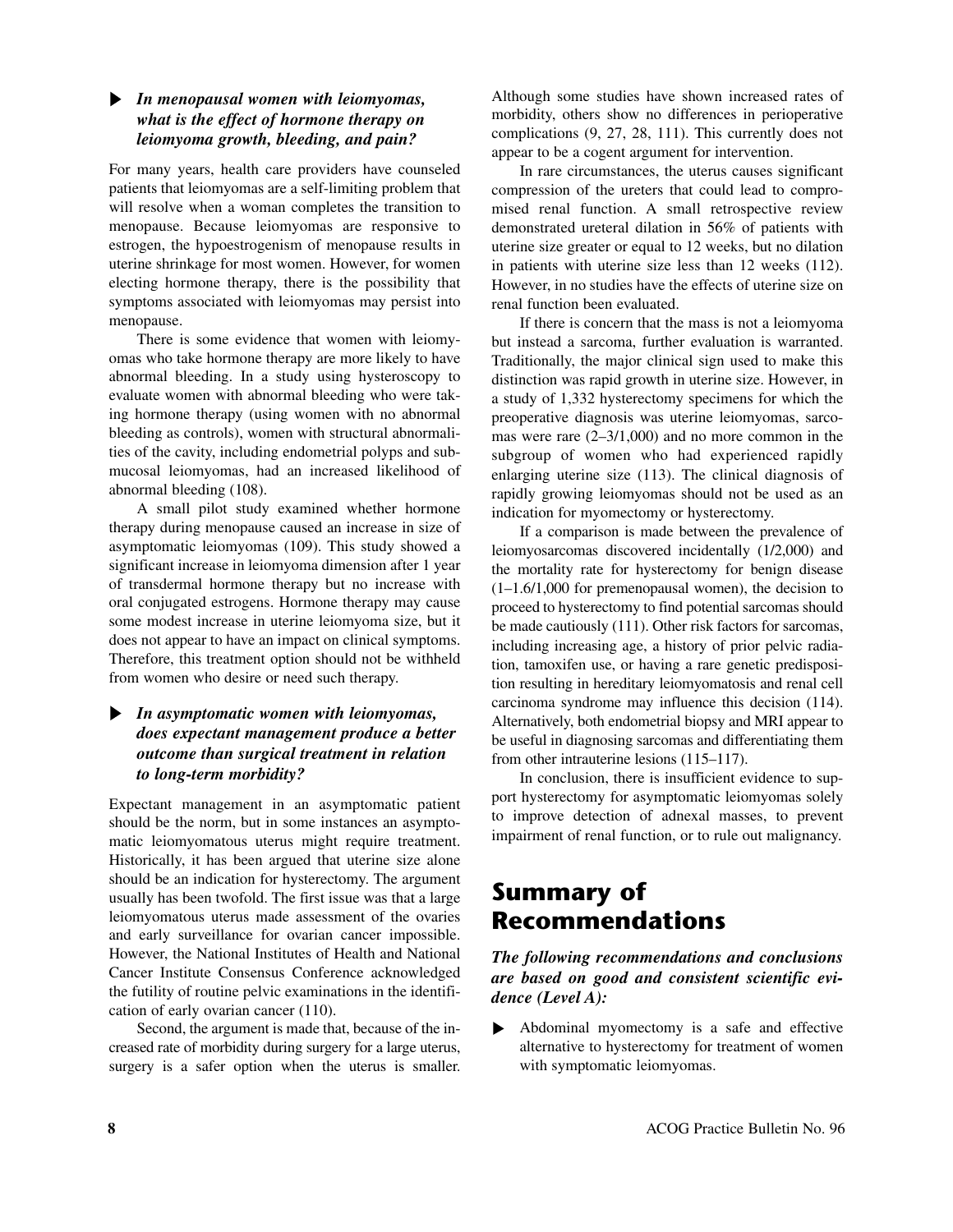- Based on long- and short-term outcomes, uterine artery embolization is a safe and effective option for appropriately selected women who wish to retain their uteri.
- Gonadotropin-releasing hormone agonists have been shown to improve hematologic parameters, shorten hospital stay, and decrease blood loss, operating time, and postoperative pain when given for 2–3 months preoperatively. Benefits of preoperative use of GnRH agonists should be weighed against their cost and side effects for individual patients.
- Several studies suggest that the infiltration of vasopressin into the myometrium decreases blood loss at the time of myomectomy.

#### *The following recommendations are based on limited or inconsistent scientific evidence (Level B):*

- The clinical diagnosis of rapidly growing leiomyomas should not be used as an indication for myomectomy or hysterectomy.
- Hysteroscopic myomectomy is an accepted method for the management of abnormal uterine bleeding caused by submucosal leiomyomas.

#### *The following recommendations and conclusions are based primarily on consensus and expert opinion (Level C):*

- There is insufficient evidence to support hysterectomy for asymptomatic leiomyomas solely to improve detection of adnexal masses, to prevent impairment of renal function, or to rule out malignancy.
- Leiomyomas should not be considered the cause of infertility, or significant component of infertility, without completing a basic fertility evaluation to assess the woman and her partner.
- Hormone therapy may cause some modest increase in uterine leiomyoma size but does not appear to have an impact on clinical symptoms. Therefore, this treatment option should not be withheld from women who desire or need such therapy.
- The effect of uterine artery embolization on pregnancy remains understudied.

# **References**

1. Fraser IS, Critchley HO, Munro MG, Broder M. A process designed to lead to international agreement on terminologies and definitions used to describe abnormalities of menstrual bleeding. Writing Group for this Menstrual Agreement Process. Fertil Steril 2007;87: 466–76. (Level III)

- 2. Day Baird D, Dunson DB, Hill MC, Cousins D, Schectman JM. High cumulative incidence of uterine leiomyoma in black and white women: ultrasound evidence. Am J Obstet Gynecol 2003;188:100–7. (Level II-3)
- 3. Marjoribanks J, Lethaby A, Farquhar C. Surgery versus medical therapy for heavy menstrual bleeding. Cochrane Database of Systematic Reviews 2006, Issue 2. Art. No.: CD003855. DOI: 10.1002/14651858.CD003855.pub2. (Level III)
- 4. Wallach EE, Vlahos NF. Uterine myomas: an overview of development, clinical features, and management. Obstet Gynecol 2004;104:393–406. (Level III)
- 5. Venkatachalam S, Bagratee JS, Moodley J. Medical management of uterine fibroids with medroxyprogesterone acetate (Depo Provera): a pilot study. J Obstet Gynaecol 2004;24:798–800. (Level III)
- 6. Harrison-Woolrych M, Robinson R. Fibroid growth in response to high-dose progestogen. Fertil Steril 1995; 64:191–2. (Level III)
- 7. Mixson WT, Hammond DO. Response of fibromyomas to a progestin. Am J Obstet Gynecol 1961;82:754–60. (Level III)
- 8. Carr BR, Marshburn PB, Weatherall PT, Bradshaw KD, Breslau NA, Byrd W, et al. An evaluation of the effect of gonadotropin-releasing hormone analogs and medroxyprogesterone acetate on uterine leiomyomata volume by magnetic resonance imaging: a prospective, randomized, double blind, placebo-controlled, crossover trial. J Clin Endocrinol Metab 1993;76:1217–23. (Level II-3)
- 9. Friedman AJ, Haas ST. Should uterine size be an indication for surgical intervention in women with myomas? Am J Obstet Gynecol 1993;168:751–5. (Level III)
- 10. Friedman AJ, Daly M, Juneau-Norcross M, Fine C, Rein MS. Recurrence of myomas after myomectomy in women pretreated with leuprolide acetate depot or placebo. Fertil Steril 1992;58:205–8. (Level III)
- 11. Marshall LM, Spiegelman D, Goldman MB, Manson JE, Colditz GA, Barbieri RL, et al. A prospective study of reproductive factors and oral contraceptive use in relation to the risk of uterine leiomyomata. Fertil Steril 1998;70:432–9. (Level II-2)
- 12. Wise LA, Palmer JR, Harlow BL, Spiegelman D, Stewart EA, Adams-Campbell LL, et al. Reproductive factors, hormonal contraception, and risk of uterine leiomyomata in African-American women: a prospective study. Am J Epidemiol 2004;159:113–23. (Level II-2)
- 13. Mercorio F, De Simone R, Di Spiezio Sardo A, Cerrota G, Bifulco G, Vanacore F, et al. The effect of a levonorgestrel-releasing intrauterine device in the treatment of myoma-related menorrhagia. Contraception 2003; 67:277–80. (Level III)
- 14. Olive DL, Lindheim SR, Pritts EA. Non-surgical management of leiomyoma: impact on fertility. Curr Opin Obstet Gynecol 2004;16:239–43. (Level III)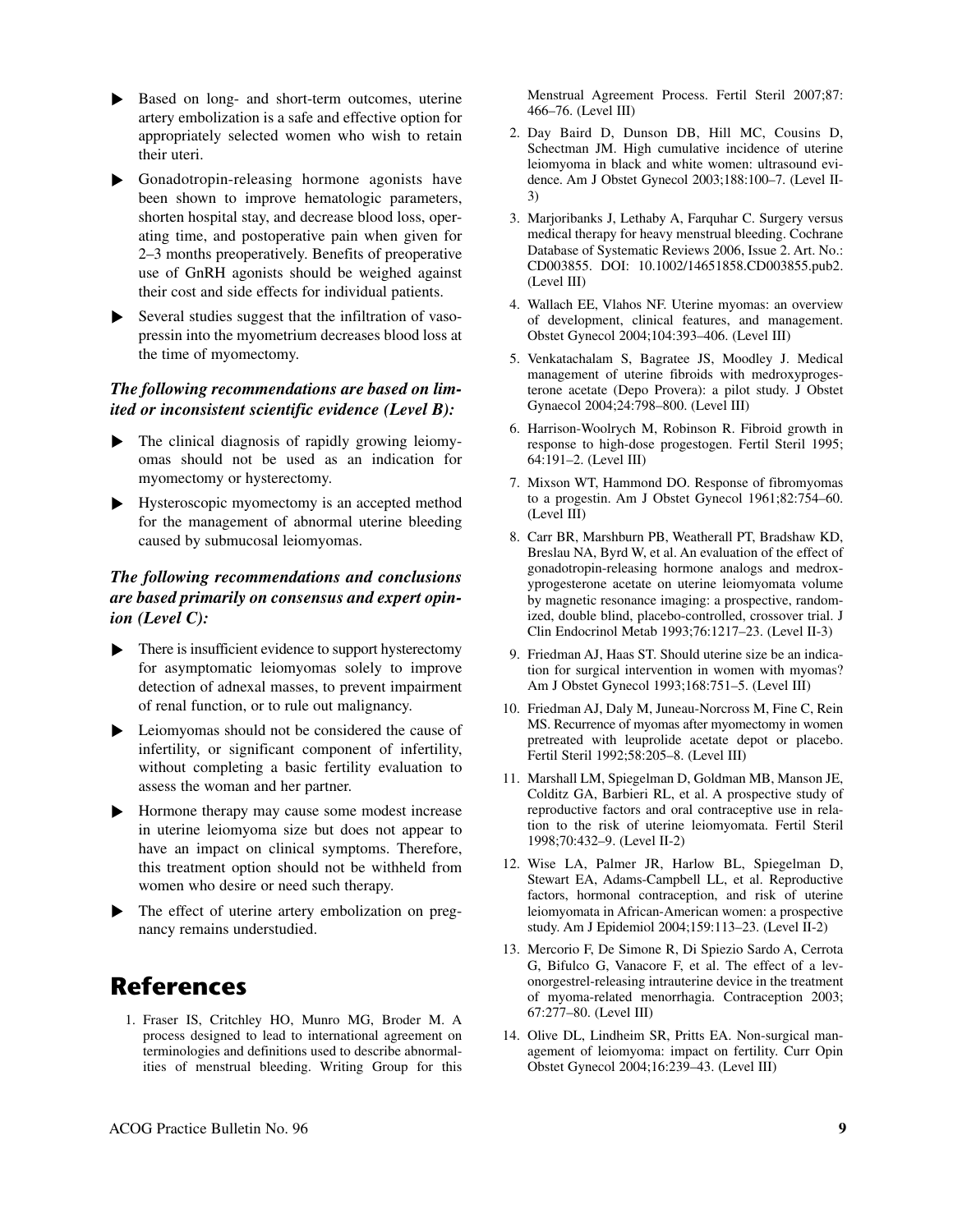- 15. Iveson TJ, Smith IE, Ahern J, Smithers DA, Trunet PF, Dowsett M. Phase I study of the oral nonsteroidal aromatase inhibitor CGS 20267 in healthy postmenopausal women. J Clin Endocrinol Metab 1993;77:324–31. (Level I)
- 16. Shozu M, Murakami K, Segawa T, Kasai T, Inoue M. Successful treatment of a symptomatic uterine leiomyoma in a perimenopausal woman with a nonsteroidal aromatase inhibitor. Fertil Steril 2003;79:628–31. (Level III)
- 17. Attilakos G, Fox R. Regression of tamoxifen-stimulated massive uterine fibroid after conversion to anastrozole. J Obstet Gynaecol 2005;25:609–10. (Level III)
- 18. Varelas FK, Papanicolaou AN, Vavatsi-Christaki N, Makedos GA, Vlassis GD. The effect of anastrazole on symptomatic uterine leiomyomata. Obstet Gynecol 2007; 110:643–9. (Level III)
- 19. Englund K, Blanck A, Gustavsson I, Lundkvist U, Sjoblom P, Norgren A, et al. Sex steroid receptors in human myometrium and fibroids: changes during the menstrual cycle and gonadotropin-releasing hormone treatment. J Clin Endocrinol Metab 1998;83:4092–6. (Level III)
- 20. Nisolle M, Gillerot S, Casanas-Roux F, Squifflet J, Berliere M, Donnez J. Immunohistochemical study of the proliferation index, oestrogen receptors and progesterone receptors A and B in leiomyomata and normal myometrium during the menstrual cycle and under gonadotrophinreleasing hormone agonist therapy. Hum Reprod 1999; 14:2844–50. (Level II-3)
- 21. Fiscella K, Eisinger SH, Meldrum S, Feng C, Fisher SG, Guzick DS. Effect of mifepristone for symptomatic leiomyomata on quality of life and uterine size: a randomized controlled trial. Obstet Gynecol 2006;108: 1381–7. (Level I)
- 22. Eisinger SH, Bonfiglio T, Fiscella K, Meldrum S, Guzick DS. Twelve-month safety and efficacy of low-dose mifepristone for uterine myomas. J Minim Invasive Gynecol 2005;12:227–33. (Level II-2)
- 23. Steinauer J, Pritts EA, Jackson R, Jacoby AF. Systematic review of mifepristone for the treatment of uterine leiomyomata. Obstet Gynecol 2004;103:1331–6. (Level III)
- 24. Murphy AA, Kettel LM, Morales AJ, Roberts VJ,Yen SS. Regression of uterine leiomyomata in response to the antiprogesterone RU 486. J Clin Endocrinol Metab 1993;76:513–7 (Level III)
- 25. Eisinger SH, Meldrum S, Fiscella K, le Roux HD, Guzick DS. Low-dose mifepristone for uterine leiomyomata. Obstet Gynecol 2003;101:243–50. (Level I)
- 26. Hillis SD, Marchbanks PA, Peterson HB. Uterine size and risk of complications among women undergoing abdominal hysterectomy for leiomyomas. Obstet Gynecol 1996;87:539–43. (Level II-2)
- 27. Iverson RE Jr, Chelmow D, Strohbehn K, Waldman L, Evantash EG. Relative morbidity of abdominal hysterectomy and myomectomy for management of uterine leiomyomas. Obstet Gynecol 1996;88:415–9. (Level II-2)
- 28. Ecker JL, Foster JT, Friedman AJ. Abdominal hysterectomy or abdominal myomectomy for symptomatic

leiomyoma: a comparison of preoperative demography and postoperative morbidity. J Gynecol Surg 1995;11: 11–7. (Level III)

- 29. Buttram VC Jr, Reiter RC. Uterine leiomyomata: etiology, symptomatology, and management. Fertil Steril 1981;36:433–45. (Level III)
- 30. Candiani GB, Fedele L, Parazzini F, Villa L. Risk of recurrence after myomectomy. Br J Obstet Gynaecol 1991;98:385–9. (Level II-3)
- 31. Fedele L, Parazzini F, Luchini L, Mezzopane R, Tozzi L, Villa L. Recurrence of fibroids after myomectomy: a transvaginal ultrasonographic study. Hum Reprod 1995; 10:1795–6. (Level I)
- 32. Fedele L, Vercellini P, Bianchi S, Brioschi D, Dorta M. Treatment with GnRH agonists before myomectomy and the risk of short-term myoma recurrence. Br J Obstet Gynaecol 1990;97:393–6. (Level I)
- 33. Malone LJ. Myomectomy: recurrence after removal of solitary and multiple myomas. Obstet Gynecol 1969; 34:200–3. (Level III)
- 34. Smith DC, Uhlir JK. Myomectomy as a reproductive procedure. Am J Obstet Gynecol 1990;162:1476–9; discussion 1479–82. (Level III)
- 35. Chong RK, Thong PH, Tan SL, Thong PW, Salmon YM. Myomectomy: indications, results of surgery and relation to fertility. Singapore Med J 1988;29:35–7. (Level III)
- 36. LaMorte AI, Lalwani S, Diamond MP. Morbidity associated with abdominal myomectomy. Obstet Gynecol 1993;82:897–900. (Level III)
- 37. Ginsburg ES, Benson CB, Garfield JM, Gleason RE, Friedman AJ. The effect of operative technique and uterine size on blood loss during myomectomy: a prospective randomized study. Fertil Steril 1993;60:956–62. (Level I)
- 38. Lefebvre G, Vilos G, Allaire C, Jeffrey J, Arneja J, Birch C, et al. The management of uterine leiomyomas. J Obstet Gynaecol Can 2003;25:396,418; quiz 419–22. (Level III)
- 39. Sizzi O, Rossetti A, Malzoni M, Minelli L, La Grotta F, Soranna L, et al. Italian multicenter study on complications of laparoscopic myomectomy. J Minim Invasive Gynecol 2007;14:453–62. (Level II-2)
- 40. Altgassen C, Kuss S, Berger U, Loning M, Diedrich K, Schneider A. Complications in laparoscopic myomectomy. Surg Endosc 2006;20:614–8. (Level II-3)
- 41. Alessandri F, Lijoi D, Mistrangelo E, Ferrero S, Ragni N. Randomized study of laparoscopic versus minilaparotomic myomectomy for uterine myomas. J Minim Invasive Gynecol 2006;13:92–7. (Level I)
- 42. Palomba S, Zupi E, Falbo A, Russo T, Marconi D, Tolino A, et al. A multicenter randomized, controlled study comparing laparoscopic versus minilaparotomic myomectomy: reproductive outcomes. Fertil Steril 2007;88: 933–41. (Level I)
- 43. Dubisson JB, Chapron C, Levy J. Difficulties and complications of laparoscopic myomectomy. J Gynecol Surg 1996;12:159–65. (Level III)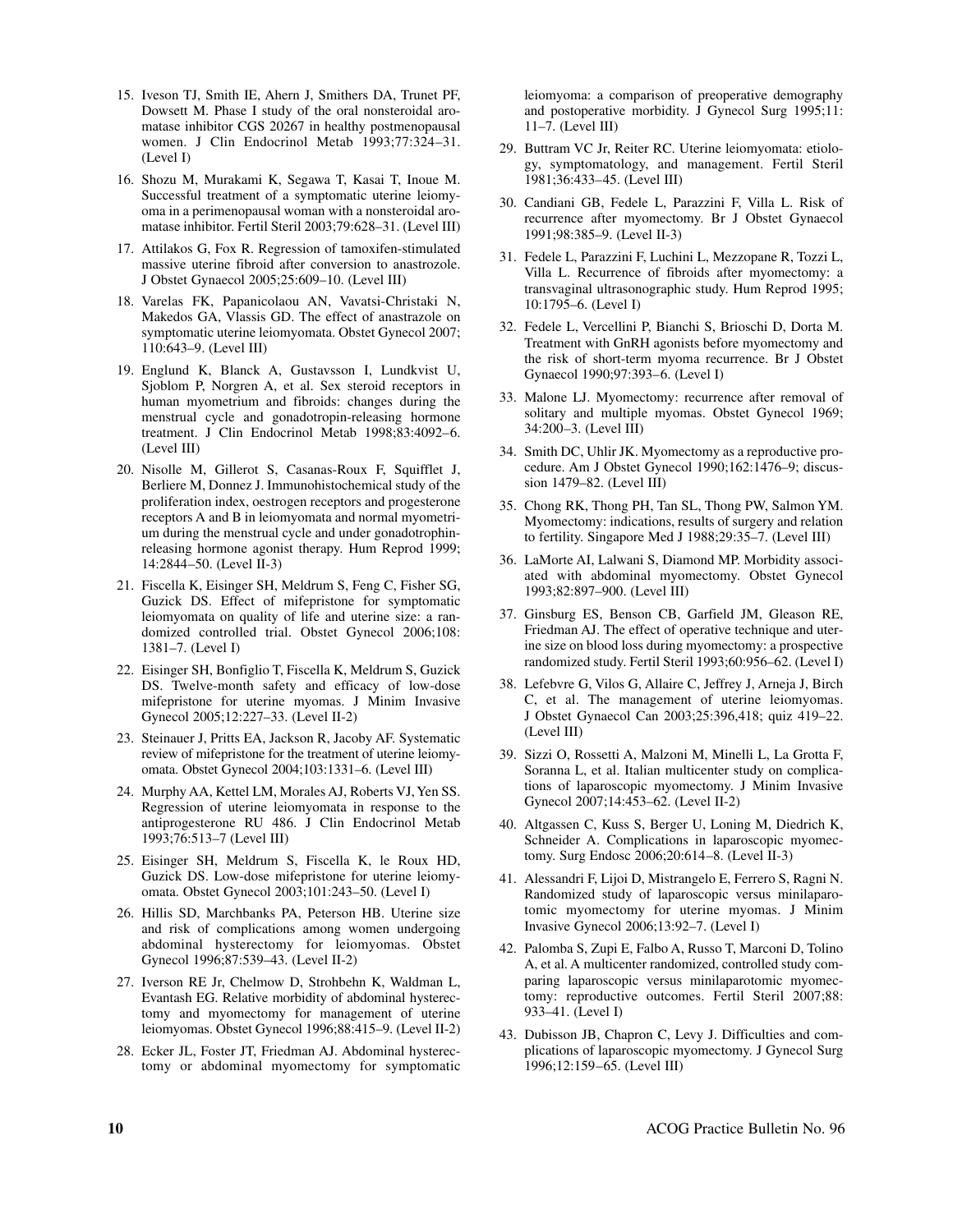- 44. Seinera P, Arisio R, Decko A, Farina C, Crana F. Laparoscopic myomectomy: indications, surgical technique and complications. Hum Reprod 1997;12: 1927–30. (Level III)
- 45. Wang CJ, Yuen LT, Lee CL, Kay N, Soong YK. Laparoscopic myomectomy for large uterine fibroids. A comparative study. Surg Endosc 2006;20:1427–30. (Level II-1)
- 46. Yoo EH, Lee PI, Huh CY, Kim DH, Lee BS, Lee JK, et al. Predictors of leiomyoma recurrence after laparoscopic myomectomy. J Minim Invasive Gynecol 2007; 14: 690–7. (Level II-2)
- 47. Nezhat FR, Roemisch M, Nezhat CH, Seidman DS, Nezhat CR. Recurrence rate after laparoscopic myomectomy. J Am Assoc Gynecol Laparosc 1998;5:237–40. (Level II-3)
- 48. Advincula AP, Song A, Burke W, Reynolds RK. Preliminary experience with robot-assisted laparoscopic myomectomy. J Am Assoc Gyecol Lapaosc 2004;11: 511–8. (Level III)
- 49. Wamsteker K, de Blok S, Galilnat A, Lueken RP. Fibroids. In: Lewis BV, Magos AL, editors. Endometrial ablation. New York (NY): Churchill Livingstone; 1992. p.161–81. (Level III)
- 50. Emanuel MH, Wamsteker K, Hart AA, Metz G, Lammes FB. Long-term results of hysteroscopic myomectomy for abnormal uterine bleeding. Obstet Gynecol 1999;93: 743–8. (Level II-3)
- 51. Jenkins TR. Hysteroscopic myomectomy: a review. Female Patient 2006;31:37–44. (Level III)
- 52. Polena V, Mergui JL, Perrot N, Poncelet C, Barranger E, Uzan S. Long-term results of hysteroscopic myomectomy in 235 patients. Eur J Obstet Gynecol Reprod Biol 2007;130:232–7. (Level II-2)
- 53. Pron G, Bennett J, Common A, Wall J, Asch M, Sniderman K. The Ontario Uterine Fibroid Embolization Trial. Part 2. Uterine fibroid reduction and symptom relief after uterine artery embolization for fibroids. Ontario Uterine Fibroid Embolization Collaboration Group. Fertil Steril 2003;79:120–7. (Level II-3)
- 54. Hehenkamp WJ, Volkers NA, Birnie E, Reekers JA, Ankum WM. Pain and return to daily activities after uterine artery embolization and hysterectomy in the treatment of symptomatic uterine fibroids: results from the randomized EMMY trial. Cardiovasc Intervent Radiol 2006;29:179–87. (Level I)
- 55. Hehenkamp WJ, Volkers NA, Donderwinkel PF, de Blok S, Birnie E, Ankum WM, et al. Uterine artery embolization versus hysterectomy in the treatment of symptomatic uterine fibroids (EMMY trial): peri- and postprocedural results from a randomized controlled trial. Am J Obstet Gynecol 2005;193:1618–29. (Level I)
- 56. Goodwin SC, Bradley LD, Lipman JC, Stewart EA, Nosher JL, Sterling KM, et al. Uterine artery embolization versus myomectomy: a multicenter comparative study. Fertil Steril 2006;85:14–21. (Level II-2)
- 57. Gupta JK, Sinha AS, Lumsden MA, Hickey M. Uterine artery embolization for symptomatic uterine fibroids.

Cochrane Database of Systematic Reviews 2006, Issue 1. Art. No.: CD005073. DOI: 10.1002/14651858. CD005073.pub2. (Level III)

- 58. Spies JB, Spector A, Roth AR, Baker CM, Mauro L, Murphy-Skrynarz K. Complications after uterine artery embolization for leiomyomas. Obstet Gynecol 2002; 100:873–80. (Level III)
- 59. Broder MS, Goodwin S, Chen G, Tang LJ, Costantino MM, Nguyen MH, et al. Comparison of long-term outcomes of myomectomy and uterine artery embolization. Obstet Gynecol 2002;100:864–8. (Level II-2)
- 60. Spies JB, Bruno J, Czeyda-Pommersheim F, Magee ST, Ascher SA, Jha RC. Long-term outcome of uterine artery embolization of leiomyomata. Obstet Gynecol 2005;106:933–9. (Level II-3)
- 61. Mara M, Fucikova Z, Maskova J, Kuzel D, Haakova L. Uterine fibroid embolization versus myomectomy in women wishing to preserve fertility: preliminary results of a randomized controlled trial. Eur J Obstet Gynecol Reprod Biol 2006;126:226–33. (Level I)
- 62. Hindley J, Gedroyc WM, Regan L, Stewart E, Tempany C, Hynyen K, et al. MRI guidance of focused ultrasound therapy of uterine fibroids: early results. AJR Am J Roentgenol 2004;183:1713–9. (Level III)
- 63. Stewart EA, Rabinovici J, Tempany CM, Inbar Y, Regan L, Gostout B, et al. Clinical outcomes of focused ultrasound surgery for the treatment of uterine fibroids [published erratum appears in Fertil Steril 2006;85:1072]. Fertil Steril 2006;85:22–9. (Level III)
- 64. Fennessy FM, Tempany CM, McDannold NJ, So MJ, Hesley G, Gostout B, et al. Uterine leiomyomas: MR imaging-guided focused ultrasound surgery—results of different treatment protocols. Radiology 2007;243: 885–93. (Level I)
- 65. Morita Y, Ito N, Ohashi H. Pregnancy following MRguided focused ultrasound surgery for a uterine fibroid. Int J Gynaecol Obstet 2007;99:56–7. (Level III)
- 66. Stewart EA, Gostout B, Rabinovici J, Kim HS, Regan L, Tempany CM. Sustained relief of leiomyoma symptoms by using focused ultrasound surgery. Obstet Gynecol 2007;110:279–87. (Level III)
- 67. Gerris J, Degueldre M, Peters AA, Romao F, Stjernquist M, al-Taher H. The place of Zoladex in deferred surgery for uterine fibroids. Zoladex Myoma Study Group. Horm Res 1996;45:279–84. (Level I)
- 68. Stovall TG, Muneyyirci-Delale O, Summitt RL Jr, Scialli AR. GnRH agonist and iron versus placebo and iron in the anemic patient before surgery for leiomyomas: a randomized controlled trial. Leuprolide Acetate Study Group. Obstet Gynecol 1995;86:65–71. (Level I)
- 69. Zullo F, Pellicano M, De Stefano R, Zupi E, Mastrantonio P. A prospective randomized study to evaluate leuprolide acetate treatment before laparoscopic myomectomy: efficacy and ultrasonographic predictors. Am J Obstet Gynecol 1998;178:108–12. (Level I)
- 70. Flierman PA, Oberye JJ, van der Hulst VP, de Blok S. Rapid reduction of leiomyoma volume during treatment with the GnRH antagonist ganirelix. BJOG 2005;112: 638–42. (Level III)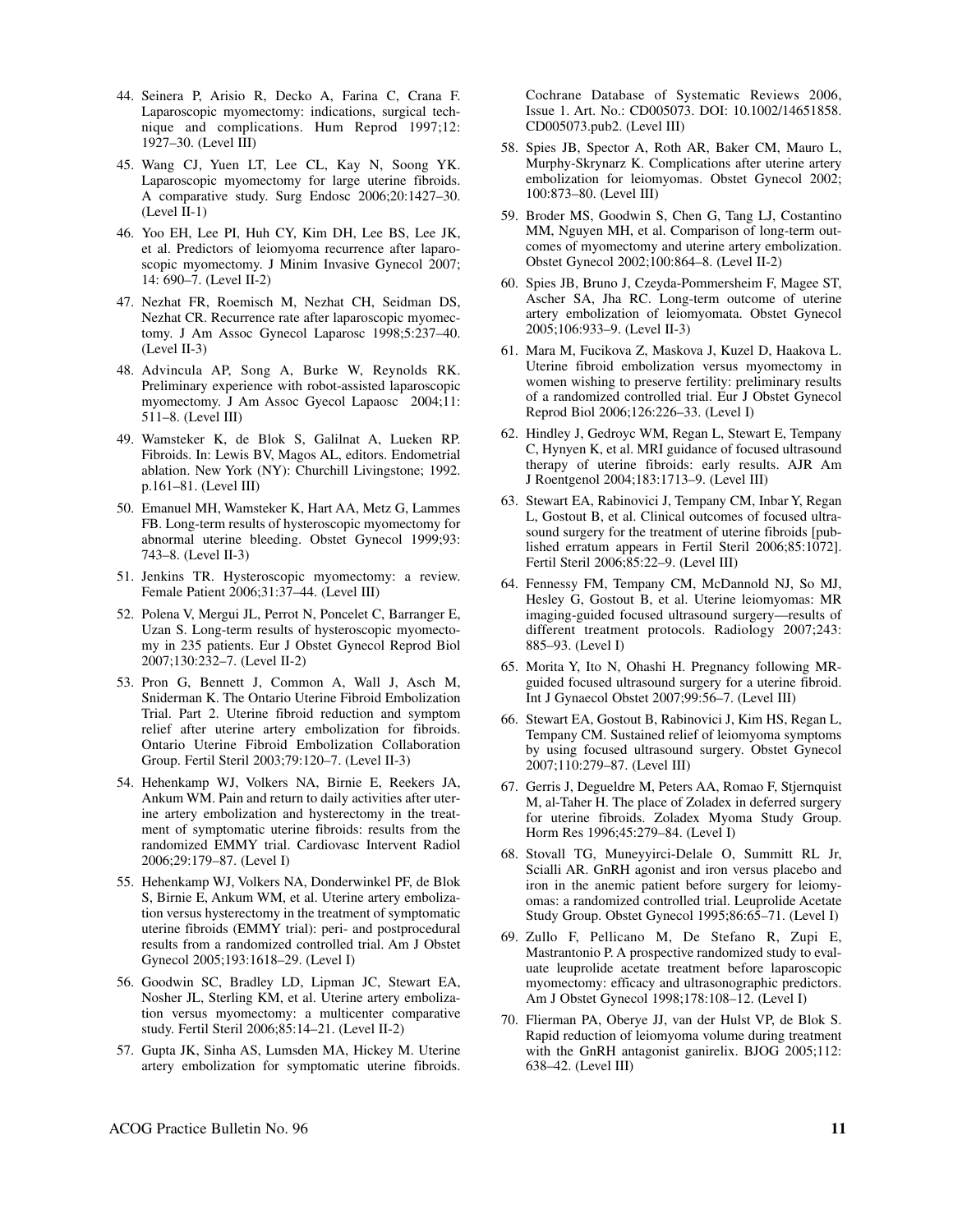- 71. Frederick J, Fletcher H, Simeon D, Mullings A, Hardie M. Intramyometrial vasopressin as a haemostatic agent during myomectomy. Br J Obstet Gynaecol 1994;101: 435–7. (Level I-2)
- 72. Fletcher H, Frederick J, Hardie M, Simeon D. A randomized comparison of vasopressin and tourniquet as hemostatic agents during myomectomy. Obstet Gynecol 1996;87:1014–8. (Level II-1)
- 73. Phillips DR, Nathanson HG, Milim SJ, Haselkorn JS, Khapra A, Ross PL. The effect of dilute vasopressin solution on blood loss during operative hysteroscopy: a randomized controlled trial. Obstet Gynecol 1996;88:761–6. (Level I)
- 74. Garnet JD. Uterine rupture during pregnancy. An analysis of 133 patients. Obstet Gynecol 1964;23:898–905. (Level III)
- 75. Paul PG, Koshy AK, Thomas T. Pregnancy outcomes following laparoscopic myomectomy and single-layer myometrial closure. Hum Reprod 2006;21:3278–81. (Level III)
- 76. Seracchioli R, Rossi S, Govoni F, Rossi E, Venturoli S, Bulletti C, et al. Fertility and obstetric outcome after laparoscopic myomectomy of large myomata: a randomized comparison with abdominal myomectomy. Hum Reprod 2000;15:2663–8. (Level I)
- 77. Kumakiri J, Takeuchi H, Kitade M, Kikuchi I, Shimanuki H, Itoh S, et al. Pregnancy and delivery after laparoscopic myomectomy. J Minim Invasive Gynecol 2005;12: 241–6. (Level II-2)
- 78. Parker WH, Iacampo K, Long T. Uterine rupture after laparoscopic removal of a pedunculated myoma. J Minim Invasive Gynecol 2007;14:362–4. (Level III)
- 79. Banas T, Klimek M, Fugiel A, Skotniczny K. Spontaneous uterine rupture at 35 weeks' gestation, 3 years after laparoscopic myomectomy, without signs of fetal distress. J Obstet Gynaecol Res 2005;31:527–30. (Level III)
- 80. Grande N, Catalano GF, Ferrari S, Marana R. Spontaneous uterine rupture at 27 weeks of pregnancy after laparoscopic myomectomy. J Minim Invasive Gynecol 2005;12:301. (Level III)
- 81. Golan D, Aharoni A, Gonen R, Boss Y, Sharf M. Early spontaneous rupture of the post myomectomy gravid uterus. Int J Gynaecol Obstet 1990;31:167–70. (Level III)
- 82. Ozeren M, Ulusoy M, Uyanik E. First-trimester spontaneous uterine rupture after traditional myomectomy: case report. Isr J Med Sci 1997;33:752–3. (Level III)
- 83. Hart R, Molnar BG, Magos A. Long term follow up of hysteroscopic myomectomy assessed by survival analysis. Br J Obstet Gynaecol 1999;106:700–5. (Level II-3)
- 84. Abbas A, Irvine LM. Uterine rupture during labour after hysteroscopic myomectomy. Gynaecol Endosc 1997;6: 245–6. (Level III)
- 85. Yaron Y, Shenhav M, Jaffa AJ, Lessing JB, Peyser MR. Uterine rupture at 33 weeks' gestation subsequent to hysteroscopic uterine perforation. Am J Obstet Gynecol 1994;170:786–7. (Level III)
- 86. Manyonda I, Sinthamoney E, Belli AM. Controversies and challenges in the modern management of uterine fibroids. BJOG 2004;111:95–102. (Level III)
- 87. Olufowobi O, Sharif K, Papaionnou S, Neelakantan D, Mohammed H, Afnan M. Are the anticipated benefits of myomectomy achieved in women of reproductive age? A 5-year review of the results at a UK tertiary hospital. J Obstet Gynaecol 2004;24:434–40. (Level III)
- 88. Garcia CR, Tureck RW. Submucosal leiomyomas and infertility. Fertil Steril 1984;42:16–9. (Level III)
- 89. Rice JP, Kay HH, Mahony BS. The clinical significance of uterine leiomyomas in pregnancy. Am J Obstet Gynecol 1989;160:1212–6. (Level II-3)
- 90. Pritts EA. Fibroids and infertility: a systematic review of the evidence. Obstet Gynecol Surv 2001;56:483–91. (Level I)
- 91. Babaknia A, Rock JA, Jones HW Jr. Pregnancy success following abdominal myomectomy for infertility. Fertil Steril 1978;30:644–7. (Level III)
- 92. Gehlbach DL, Sousa RC, Carpenter SE, Rock JA. Abdominal myomectomy in the treatment of infertility. Int J Gynaecol Obstet 1993;40:45–50. (Level III)
- 93. Sudik R, Husch K, Steller J, Daume E. Fertility and pregnancy outcome after myomectomy in sterility patients. Eur J Obstet Gynecol Reprod Biol 1996;65:209–14. (Level II-2)
- 94. Ubaldi F, Tournaye H, Camus M, Van der Pas H, Gepts E, Devroey P. Fertility after hysteroscopic myomectomy. Hum Reprod Update 1995;1:81–90. (Level III)
- 95. Dubuisson JB, Fauconnier A, Chapron C, Kreiker G, Norgaard C. Reproductive outcome after laparoscopic myomectomy in infertile women. J Reprod Med 2000; 45:23–30. (Level III)
- 96. Campo S, Campo V, Gambadauro P. Reproductive outcome before and after laparoscopic or abdominal myomectomy for subserous or intramural myomas. Eur J Obstet Gynecol Reprod Biol 2003;110:215–9. (Level II-3)
- 97. Donnez J, Jadoul P. What are the implications of myomas on fertility? A need for a debate? Hum Reprod 2002; 17:1424–30. (Level III)
- 98. Surrey ES, Lietz AK, Schoolcraft WB. Impact of intramural leiomyomata in patients with a normal endometrial cavity on in vitro fertilization-embryo transfer cycle outcome. Fertil Steril 2001;75:405–10. (Level II-2)
- 99. Rackow BW, Arici A. Fibroids and in-vitro fertilization: which comes first? Curr Opin Obstet Gynecol 2005; 17:225–31. (Level III)
- 100. Tulandi T, Murray C, Guralnick M. Adhesion formation and reproductive outcome after myomectomy and second-look laparoscopy. Obstet Gynecol 1993;82:213–5. (Level III)
- 101. Dutton S, Hirst A, McPherson K, Nicholson T, Maresh M. A UK multicentre retrospective cohort study comparing hysterectomy and uterine artery embolisation for the treatment of symptomatic uterine fibroids (HOPEFUL study): main results on medium-term safety and efficacy. BJOG 2007;114:1340–51. (Level II-2)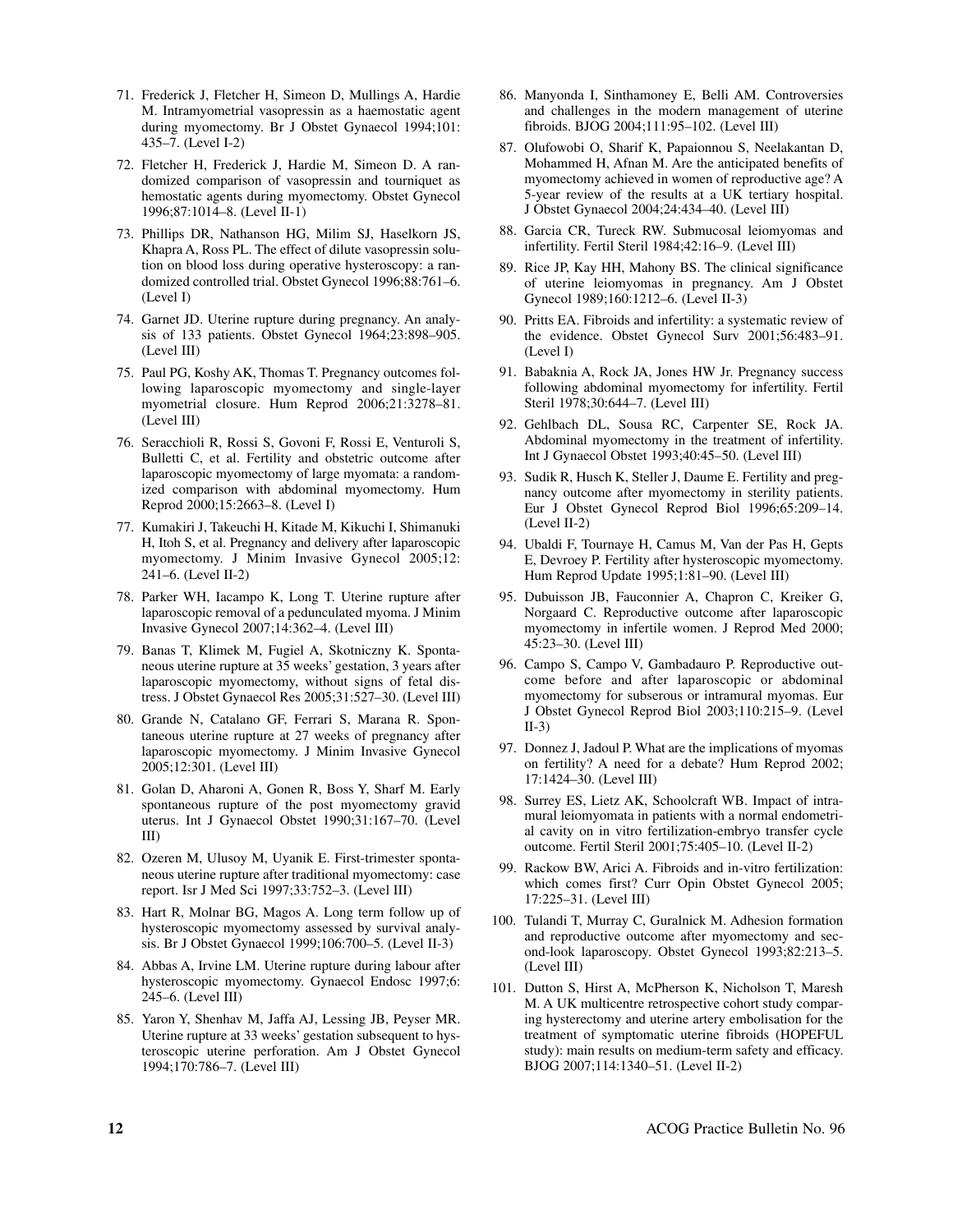- 102. Ravina JH, Vigneron NC, Aymard A, Le Dref O, Merland JJ. Pregnancy after embolization of uterine myoma: report of 12 cases. Fertil Steril 2000;73:1241–3. (Level III)
- 103. Hehenkamp WJ, Volkers NA, Brokemans FJ, de Jong FH, Themmen AP, Birnie E, et al. Loss of ovarian reserve after uterine artery embolization: a randomized comparison with hysterectomy. Hum Reprod 2007;22: 1996–2005. (Level I)
- 104. Pron G, Mocarski E, Bennett J, Vilos G, Common A, Vanderburgh L, et al. Pregnancy after uterine artery embolization for leiomyomata: the Ontario multicenter trial. Obstet Gynecol 2005;105:67–76. (Level II-3)
- 105. Rabinovici J, Inbar Y, Eylon SC, Schiff E, Hananel A, Freundlich D. Pregnancy and live birth after focused ultrasound surgery for symptomatic focal adenomyosis: a case report. Hum Reprod 2006;21:1255–9. (Level III)
- 106. Gavrilova-Jordan LP, Rose CH, Traynor KD, Brost BC, Gostout BS. Successful term pregnancy following MRguided focused ultrasound treatment of uterine leiomyoma. J Perinatol 2007;27:59–61. (Level III)
- 107. Hanstede MM, Tempany CM, Stewart EA. Focused ultrasound surgery of intramural leiomyomas may facilitate fertility: a case report. Fertil Steril 2007;88: 497.e5–7. (Level III)
- 108. Akkad AA, Habiba MA, Ismail N, Abrams K, al-Azzawi F. Abnormal uterine bleeding on hormone replacement: the importance of intrauterine structural abnormalities. Obstet Gynecol 1995;86:330–4. (Level II-2)
- 109. Sener AB, Seckin NC, Ozmen S, Gokmen O, Dogu N, Ekici E. The effects of hormone replacement therapy on uterine fibroids in postmenopausal women. Fertil Steril 1996;65:354–7. (Level I)
- 110. Seltzer V. Screening for ovarian cancer: An overview of the screening recommendations of the 1994 NIH Consensus Conference. Prim Care Update Ob Gyns 1995;2:132–4. (Level III)
- 111. Reiter RC, Wagner PL, Gambone JC. Routine hysterectomy for large asymptomatic uterine leiomyomata: a reappraisal. Obstet Gynecol 1992;79:481–4. (Level III)
- 112. Piscitelli JT, Simel DL, Addison WA. Who should have intravenous pyelograms before hysterectomy for benign disease? Obstet Gynecol 1987;69:541–5. (Level III)
- 113. Parker WH, Fu YS, Berek JS. Uterine sarcoma in patients operated on for presumed leiomyoma and rapidly growing leiomyoma. Obstet Gynecol 1994;83:414–8. (Level III)
- 114. Stewart EA, Morton CC. The genetics of uterine leiomyomata: what clinicians need to know. Obstet Gynecol 2006;107:917–21. (Level III)
- 115. Schwartz LB, Diamond MP, Schwartz PE. Leiomyosarcomas: clinical presentation. Am J Obstet Gynecol 1993;168:180–3. (Level III)
- 116. Goto A, Takeuchi S, Sugimura K, Maruo T. Usefulness of Gd-DTPA contrast-enhanced dynamic MRI and serum determination of LDH and its isozymes in the differential diagnosis of leiomyosarcoma from degenerated leiomyoma of the uterus. Int J Gynecol Cancer 2002; 12:354–61. (Level II-1)
- 117. Tanaka YO, Nishida M, Tsunoda H, Okamoto Y, Yoshikawa H. Smooth muscle tumors of uncertain malignant potential and leiomyosarcomas of the uterus: MR findings. J Magn Reson Imaging 2004;20:998–1007. (Level III)